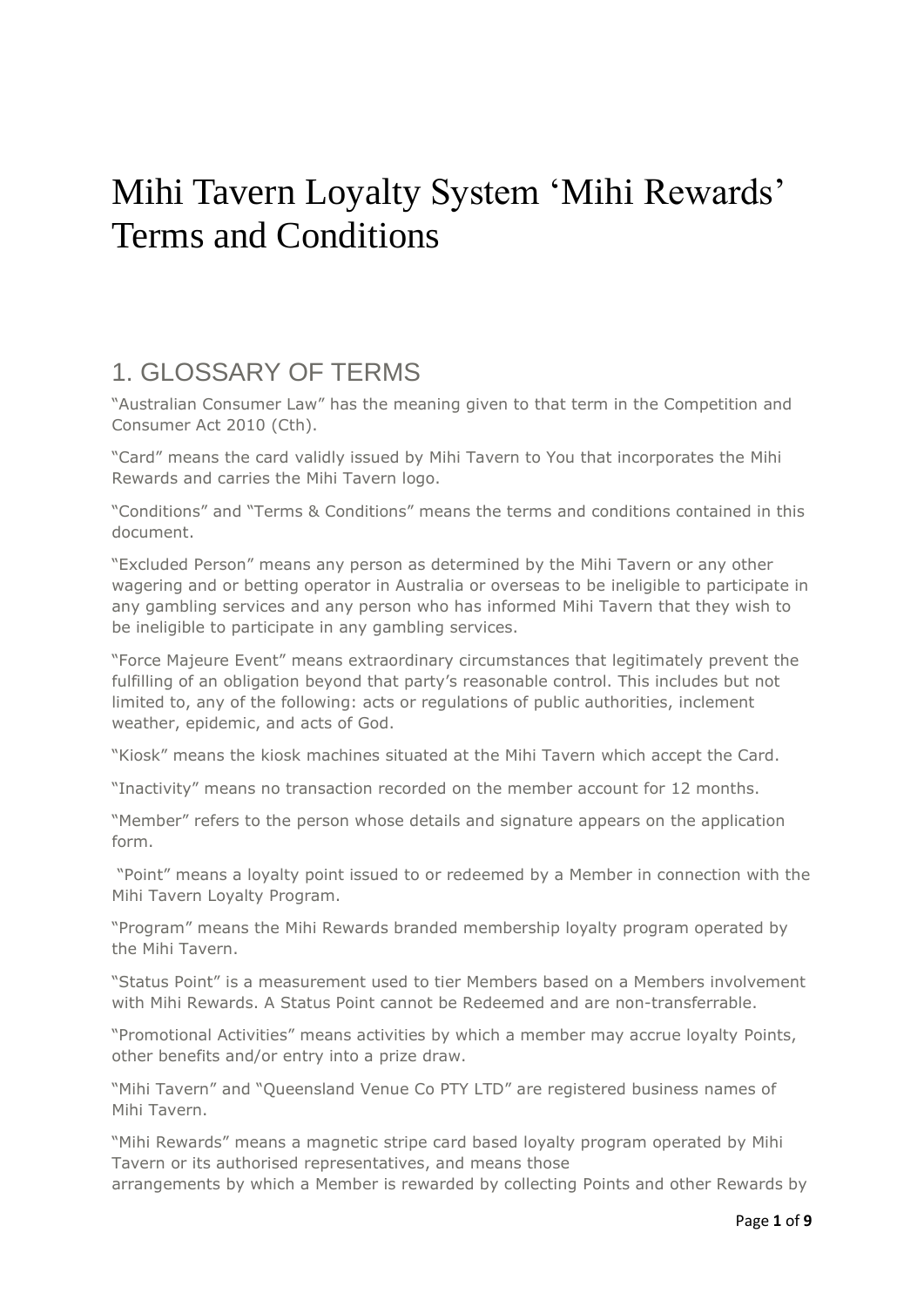purchasing goods and services from Mihi Tavern using their Card and is able to Redeem Points or offered additional Rewards in accordance with these Terms and Conditions.

"Redeem, Redemption" means to exchange Points for a reward / offer.

"Rewards" means benefits, facilities, goods and services and arrangements which may, from time to time, be offered or provided to You by the Mihi Tavern in exchange for Points that You earn at the Mihi Tavern, in accordance with these Conditions.

"Third Party Offers" means offers of goods or services which may from time to time be offered or provided to You by third parties via the Mihi Tavern, the Kiosk and/or the Program, and which are not provided in exchange for Points and which may be free or provided in exchange for payment (and may in include, without limitation, discount programs).

"Turnover" means total dollars bet from the credit meter of a gaming machine.

"You, Your" means the Member who completed the Mihi Rewards membership application form and has been accepted as a Member of the Program and any person who uses Mihi Rewards.

"We, Us, Our and Ours" means Mihi Rewards.

"Website" means the Mihi Tavern website at which these Conditions can be found as notified by Mihi Tavern.

#### 2. GENERAL

2.1. These Terms and Conditions may be changed or varied at any time by Mihi Tavern without notice where the variation is reasonably necessary to protect Mihi Tavern's legitimate business interests. Mihi Tavern may also change at any time without notice any other matter connected to the Program, including but not limited to changes of

- accrual rates for earning Points
- the means by which Points may be accrued
- Points required to qualify for a particular Reward
- Rewards offered in connection with the Program
- Points required to be eligible for a particular category of membership
- eligibility ages
- participants

*Note: Any changes or variations to the Terms and Conditions will not be retrospectively enacted, these can only take affect from the date any changes are published on the Website.*

2.2. These Conditions apply to Your membership of the Program operated by Mihi Tavern. The Card may be used only by the Member and in accordance with these Terms & Conditions.

2.3. Any changes to the Conditions will be published on Mihi Tavern Website. Terms & conditions will also be available on premise at Mihi Tavern26 Fernvale Rd, Brassall QLD 4305.

2.4. If a change is made to these Conditions which will have a material detrimental effect on You, Mihi Tavern will notify You directly of that change (e.g. by mail, phone, email or SMS).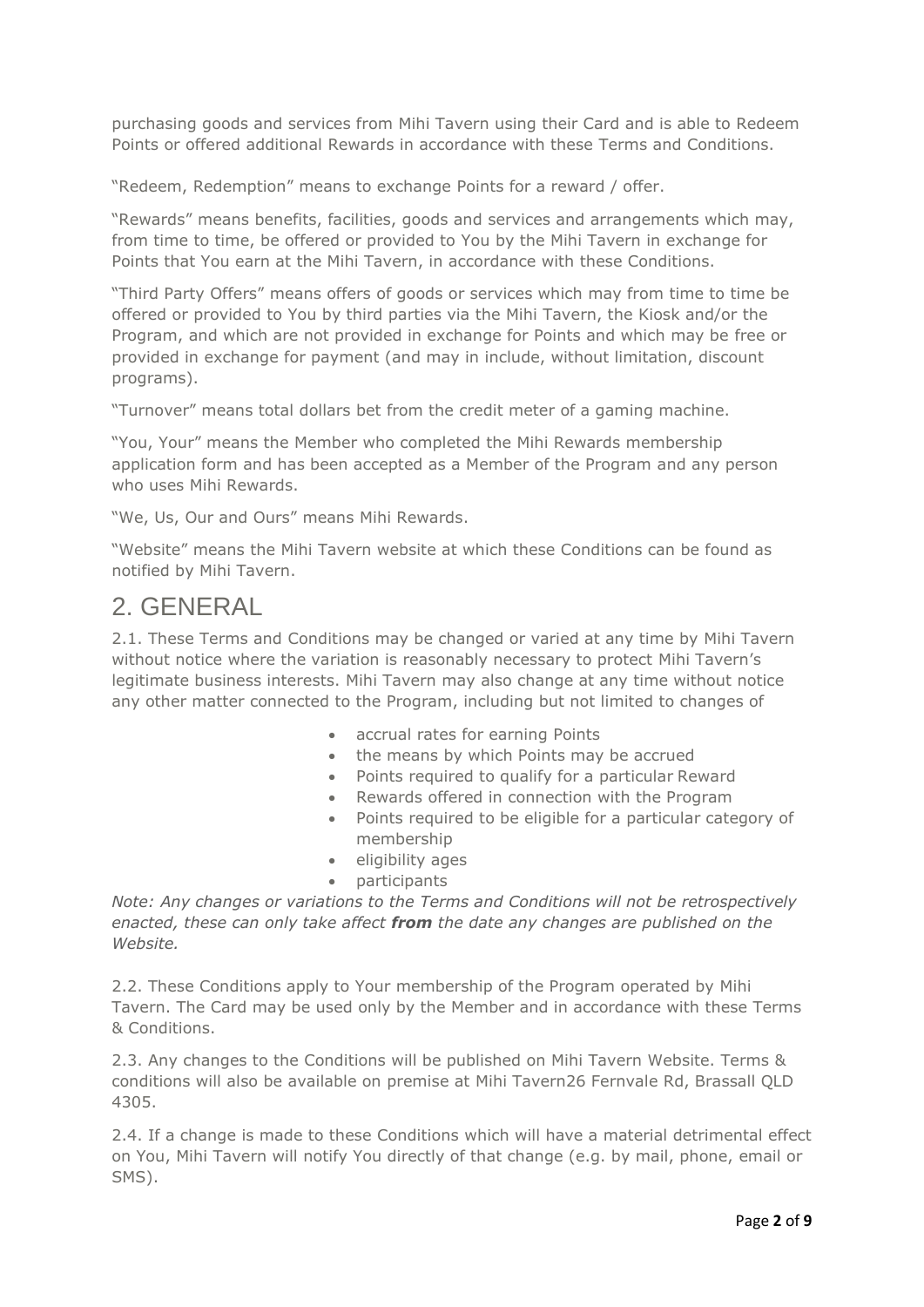2.4. Mihi Tavern reserves the right to terminate in whole or in part or suspend the Program at any time for any period, for any reason. You acknowledge and agree that Mihi Tavern makes no representation or warranty that the Program will continue to be available for any period of time. If Mihi Tavern suspends or terminates the Program due to a Force Majeure Event, Points with automatically expire and the Member will have no right to Redeem them. Where Mihi Tavern otherwise terminates the Program, Members will have three months (or such longer period as Mihi Tavern may specify) from the date of notice of termination within which to accrue and redeem Points. At the end of the relevant period, all Points not redeemed will expire. You agree that Mihi Tavern will not be liable for any loss or damage whatsoever which You or anyone else may suffer as a result of any termination or suspension of Your membership or the Program.

2.5. First use of a Card by a Member and/or his/her signing of a Card, or completing the membership application form means that the Member has read, understood and agree to be bound to these Terms and Conditions as well as any rules, policies and procedures that may be adopted by Mihi Rewards and confirms his / her eligibility for membership, as reasonably amended from time to time. The Member further agrees to immediately advise Mihi Tavern of any change of address and other personal details provided by the Member on the application for membership to the Program.

2.6. Mihi Tavern are not liable for any loss or damage whatsoever which is suffered (including but not limited to direct, indirect or consequential loss) or for personal injury which is suffered or sustained by a Member as a result of their membership to this Program, except for any liability that cannot be excluded by law.

2.7. Any notice issued by Mihi Tavern (whether via the Kiosk, in the Mihi Tavern, via an activity statement or otherwise) on all matters pertaining to the Program, including but not limited to the number of Points accrued to You or the distribution of Rewards, is final and binding.

#### 3. MEMBERSHIP

3.1. Membership of the Program provides Members with the opportunity to participate in Promotional Activities to accumulate Points that can be Redeemed.

3.2. To apply for membership of the Program, You must complete and sign the membership application form. You acknowledge and agree that all information that You provide on Your membership application form is true and correct.

3.2. The number of Status Points earned by Members will determine eligibility for tiered Rewards during the period of the membership of the Program if such a scheme is employed at Mihi Tavern's discretion.

3.3. Membership to Mihi Rewards is free.

3.4. A person may not hold more than one Mihi Rewards membership. Your Card is only operative at the Mihi Tavern.

3.5. Membership is not available to employees and their immediate families of Mihi Tavern, affiliated companies or agencies including employees at venues associated with Mihi Tavern.

3.6. Any person over the age of 18 years may apply to become a Member by completing an application form at Mihi Tavern. You may be asked at any time to produce valid identification acceptable to Mihi Tavern to evidence Your eligibility. If You do not qualify or are unable to produce evidence reasonably acceptable to Mihi Tavern, then Mihi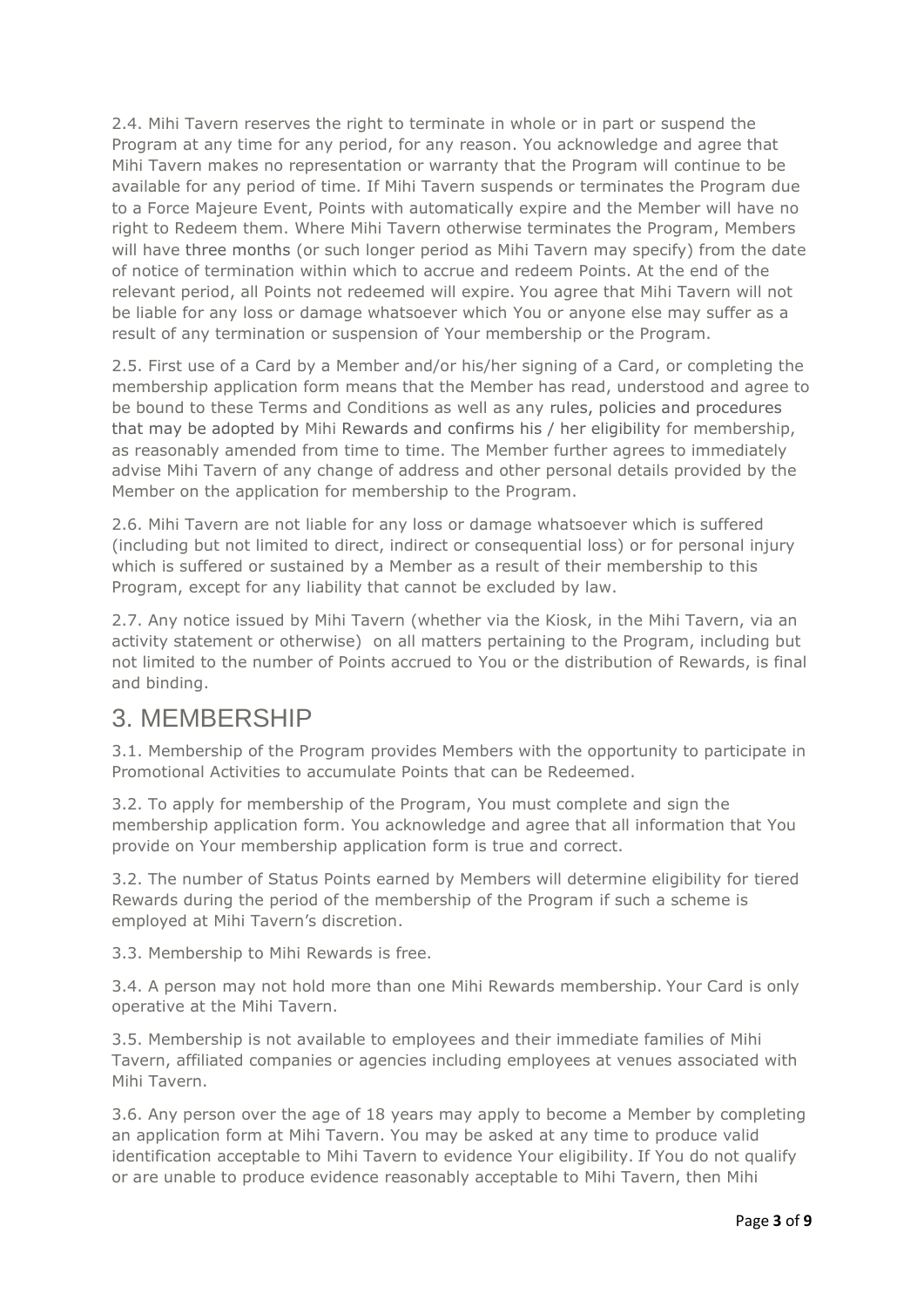Tavern may immediately reject Your membership application or cancel Your existing membership (if any) and any Points that You may have accrued will be immediately forfeited.

3.7. On acceptance of a membership application by Mihi Tavern, You will be issued with a Card. Mihi Tavern will determine the manner of delivery for a Card to a Member at its absolute discretion.

Mihi Tavern will not be responsible for any loss suffered by a Member due to nondelivery of a Card, provided that Mihi Tavern correctly addressed the delivery to the address provided by the Member to Mihi Tavern.

3.8. You may use your Card at the Mihi Tavern immediately upon receipt of the Card.

3.9. Mihi Tavern reserves the right to refuse any application for membership at its sole discretion.

3.10. Mihi Tavern may suspend Your membership in the Program to investigate Your membership and the use of your Card if Mihi Tavern becomes aware or reasonably believes that Your membership has errors, has been misused, has been subject to unauthorised use, that You may not be gambling reasonably and/or is directed by a Government authority to do so. Mihi Tavern will notify You of such suspension.

3.11. Mihi Tavern may at its sole discretion immediately terminate Your membership of the Program if it determines that: (a) You are or are reasonably suspected to be in breach of these Conditions or any procedures, policies or rules imposed by the Mihi Tavern; (b) You become an Excluded Person: (c) if a Member has breached or has been barred under the Liquor Licensing Act or Gaming Machines Act, or as may be amended from time to time. In the event that membership is terminated, all accumulated Points or benefits will be forfeited.

3.10. The Card remains the property of Mihi Tavern and must be returned upon request.

3.11. A Card issued to You is personal to You. A person may not hold more than one Card.

3.12. Members must notify Mihi Tavern immediately if the Card is lost or stolen.

3.13. Mihi Tavern accepts no responsibility for fraudulent use of lost or stolen Cards. It is Your responsibility to protect Your Card and take precautions against loss, theft or any unauthorized use.

3.14. You must present identification acceptable to Mihi Tavern to receive a replacement Card and You may be charged a fee for a replacement Card. Mihi Tavern reserves the right to cancel Your membership if You claim an excessive number of lost, stolen or damaged Cards, in Mihi Tavern's reasonable opinion.

3.14. Mihi Tavern reserve the right to, after 12 months of inactivity on a Member's account, to cancel the membership and Members will lose any accumulated Points or benefits.

3.15. Active Mihi Tavern Members may request an activity statement for any period of up to 12 months preceding the date of the request. This activity statement will be available from Mihi Tavern by accessing the member Kiosk. The activity statement will report the Member's current Points balance at the date of reporting, together with a summary of Points earned and points redeemed at Mihi Tavern for the requested period. Where the Member has participated in gaming activity, this activity will also be reported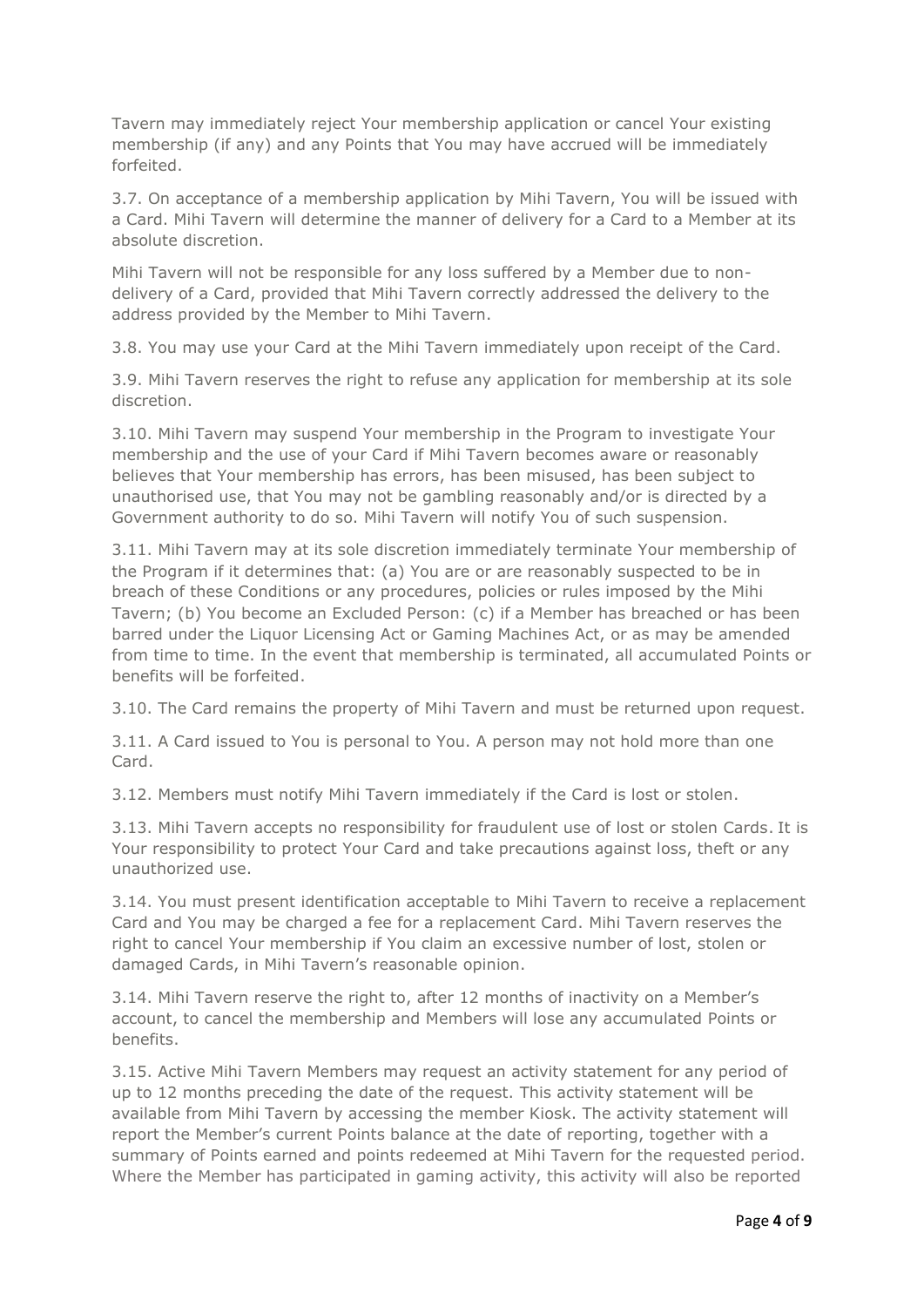for the nominated period. If a Member has not printed a statement from the Kiosk during the quarter, then the statement may be sent using their preferred communication method (email or post) at the end of the that period.

3.16. Death or bankruptcy of a Member will result in cancellation of membership and forfeiture of all accumulated Points

3.17. Any fraud or misuse of the Card or improper conduct (as determined by Mihi Tavern in its discretion) or breach of these Terms and Conditions will result in Mihi Tavern taking appropriate action (as determined by Mihi Tavern in its discretion) which may include the cancellation of membership and the forfeiture of the Card and any Points.

3.18. Excluded Persons are ineligible to join the Program. The membership of any person who is or becomes an Excluded Person will be automatically terminated and their Points (if any) forfeited.

3.19. You agree and acknowledge that it is Your responsibility to inform Mihi Tavern if You become an Excluded Person.

3.20. You agree that You will not attempt to obtain membership of the Program or transact using Your membership whilst You are intoxicated and You understand that You are fully liable for Your actions and all activity regarding Your membership whilst You are intoxicated.

3.21. You must not allow a minor to use Your Card and must not disclose any of Your membership details including Your security details to any minor.

#### 4. POINTS

4.1. Points are not transferable. Points may only be redeemed by the Member who has earned them and proof of identification may be required.

4.2. All Points are redeemed on a first earned / first redeemed basis.

4.3. In addition to deductions for Redemptions, Mihi Tavern will deduct from the Points balance, any Points credited in error and any Points relating to a transaction which is cancelled or reversed or where a refund is given. Where Points are cancelled or reversed and there is insufficient Points on Your account, You may be required to pay for those Points for which the cancellation or reversion is being sought.

4.4. If You do not have enough Points to obtain a particular Reward, You will not be able to claim that Reward.

4.5. You may check the number of Mihi Rewards Points on Your Mihi Rewards account at the Mihi Tavern either via the Kiosk or from the cashier.

4.6. Mihi Rewards Points are available for Redemption for a period of 12 months from the date earnt. Mihi Tavern reserve expire Points older than 12 months if not used prior.

4.7. Points issued first will be the first to be redeemed.

#### 5. EARNING POINTS

5.1. Your Card must be presented at each transaction to earn Points. In order to obtain Points, You must notify the Mihi Tavern prior to the purchase transaction that it is a Mihi Rewards purchase by presenting Your Card at the point of sale.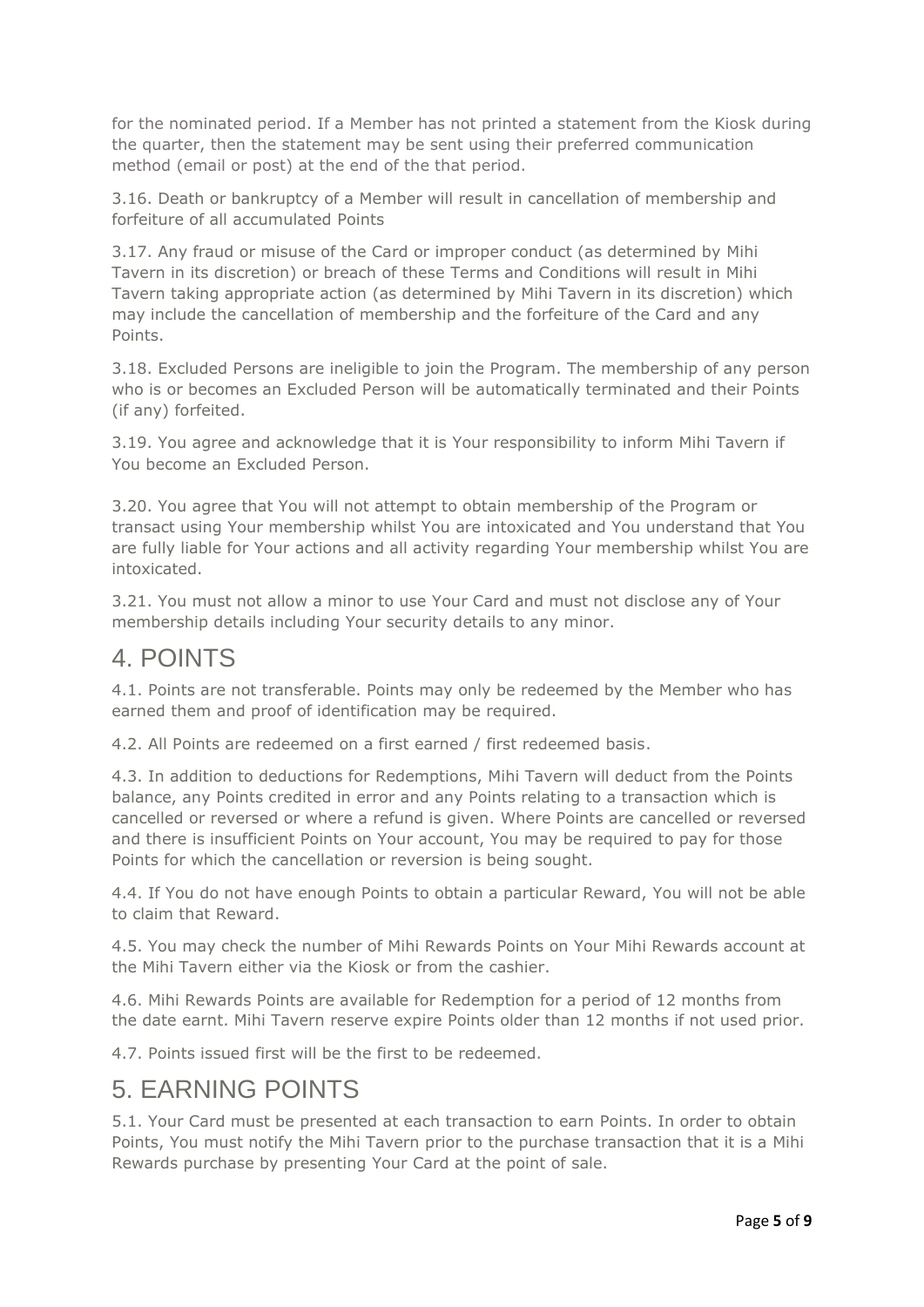5.2. From time to time there may be promotions that give You the opportunity to earn more Points and/or enter into other Promotional Activities.

5.3. Points may also be credited to Your Mihi Rewards account for promotional and incentive programs including Promotional Activities offered by the Mihi Tavern from time to time. The Mihi Tavern will determine which goods or services qualify for the Promotional Activities and the number of Points that will be credited to Your Mihi Rewards account for such purchases.

5.4. The Mihi Tavern is not responsible and will not accept any liability for a Card or system failure or the Member not swiping or incorrectly swiping their Card at the point of sale, nor is it under any obligation to provide the Member with Points under any of these circumstances.

5.5. It is the responsibility of the Member to present their Card at the time of ordering or participating in gaming.

5.6. Mihi Tavern reserves the right to adjust the number of Points that You have accumulated where any such Points have been accumulated as a result of any malfunction, fault or mistake, misrepresentation, where there has been misuse or Mihi Tavern reasonably suspects that there has been misuse of Your Card or as a result of any impropriety.

5.7. Any Points accrued for any purchase or money spent that is then reimbursed or refunded will be deducted from the Member's Points balance.

5.8. The Mihi Tavern will have the sole discretion to determine which matters qualify for the earning of Points, the number of Points issued, the Rewards offered and from within which various parts of the Mihi Tavern.

5.9. Points cannot be sold, transferred, pooled or otherwise dealt with except in accordance with these Terms & Conditions

5.10. A Card can be used in gaming machines at the Mihi Tavern to accumulate Points or enter into other Promotional Activities.

5.11. Points credited to a Mihi Rewards account as a result of participating in the playing of gaming machines can be Redeemed for goods or services, discounts or cash at Mihi Tavern only. The card holder may also be offered entry into Promotional Activities by playing of gaming machines.

5.12. Card holders participating in gaming machine operations accumulate Mihi Reward points a minimum of 0.5% of their respective gaming Turnover.

5.13. The Mihi Tavern, at their discretion, may offer further promotional Points for participation in gaming operations. Such circumstances include but are not limited to; double / triple Points and random promotional Member draws, this requires that Your Card to be inserted at the time of each promotion. The awarding of Points during these promotions is determined by the loyalty system randomly selecting winners. The purpose of these promotions is to reward existing Members.

5.14. The Mihi Tavern may also run small promotions from the Member Kiosk, the Card holder can randomly win Points based on a successful Card swipe, this is open to ALL Members including non-gaming Members, the amount of the Point Reward will not exceed ten dollars. The Kiosk from time to time may also be used to award Rewards for a 'Members only' draw, the Reward is awarded at random. The Members only draw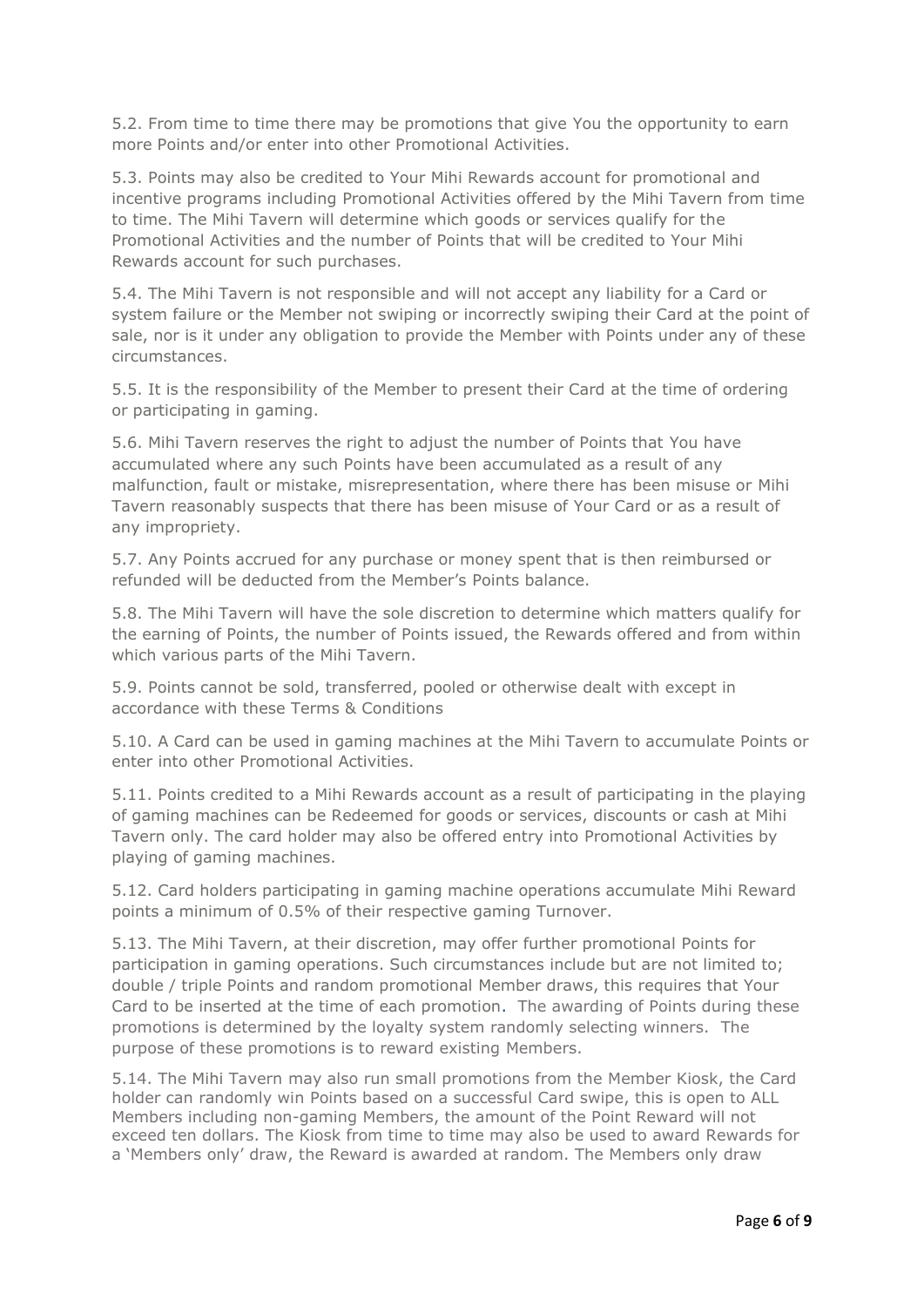Reward will not exceed \$5,000 and will be available for all Members to win including non-gaming Members and gaming Members alike.

5.15. In the event the Mihi Tavern chooses to run a trade promotion that is not covered by these terms and conditions a separate approval will be sought.

#### 6. REDEMPTION OF POINTS

6.1. Points are not transferable. Points may only be redeemed by the Member who has earned them and proof of identification may be required.

6.2. Members must present their Card to redeem Points from their account.

6.3. When You have accumulated sufficient Points on Your Mihi Rewards account, You may request to Redeem those Points.

6.4. The minimum cash Redemption value is \$5.00 and for all other Redemptions it is \$1.00.

6.5. Redemption of Points can occur at the Mihi Tavern only.

6.6. Upon acceptance of any Rewards , the number of Points attributed to that Reward will be deducted from the Member's balance on Your Card.

6.7. The Mihi Tavern may set a minimum redeemable value and this may vary for different goods or services. Points may be Redeemed for goods purchased or as part payment for goods or services if You so request on production of Your Card.

6.8. The value of a single Point when redeemed for cash is \$0.01.

6.10. The Mihi Tavern may, at any time without notice, alter the number of Points required to obtain a particular Reward.

6.11. Subject to Australian Consumer Law and except to the extent otherwise required by law:

(a) Rewards cannot be returned or exchanged, nor refunded for Points; and

(b) Mihi Tavern does not make any warranties or representations to You in connection with any Rewards and Promotional Activities and expressly disclaims all liabilities (including for consequential and indirect loss) with respect to type, quality and standards of those Promotional Activities and Rewards and Your use of the Rewards.

6.12. Rewards are subject to change and availability and may be subject to certain conditions. Mihi Tavern reserves the right, in its discretion, to accept or reject or substitute upon reasonable grounds any request to receive a Reward without providing any reason to You.

6.13. The Mihi Tavern will not be liable for the non-receipt of a Reward where the Mihi Tavern has used reasonable endeavours to provide You with the Reward which You are validly entitled to in accordance with these Conditions or where a Force Majeure Event occurs.

6.14. Should a Reward arrive damaged or faulty, You must notify the Mihi Tavern within three days of receipt giving full details including the name of the carrier. It is advisable to sign for an unopened package as "unexamined".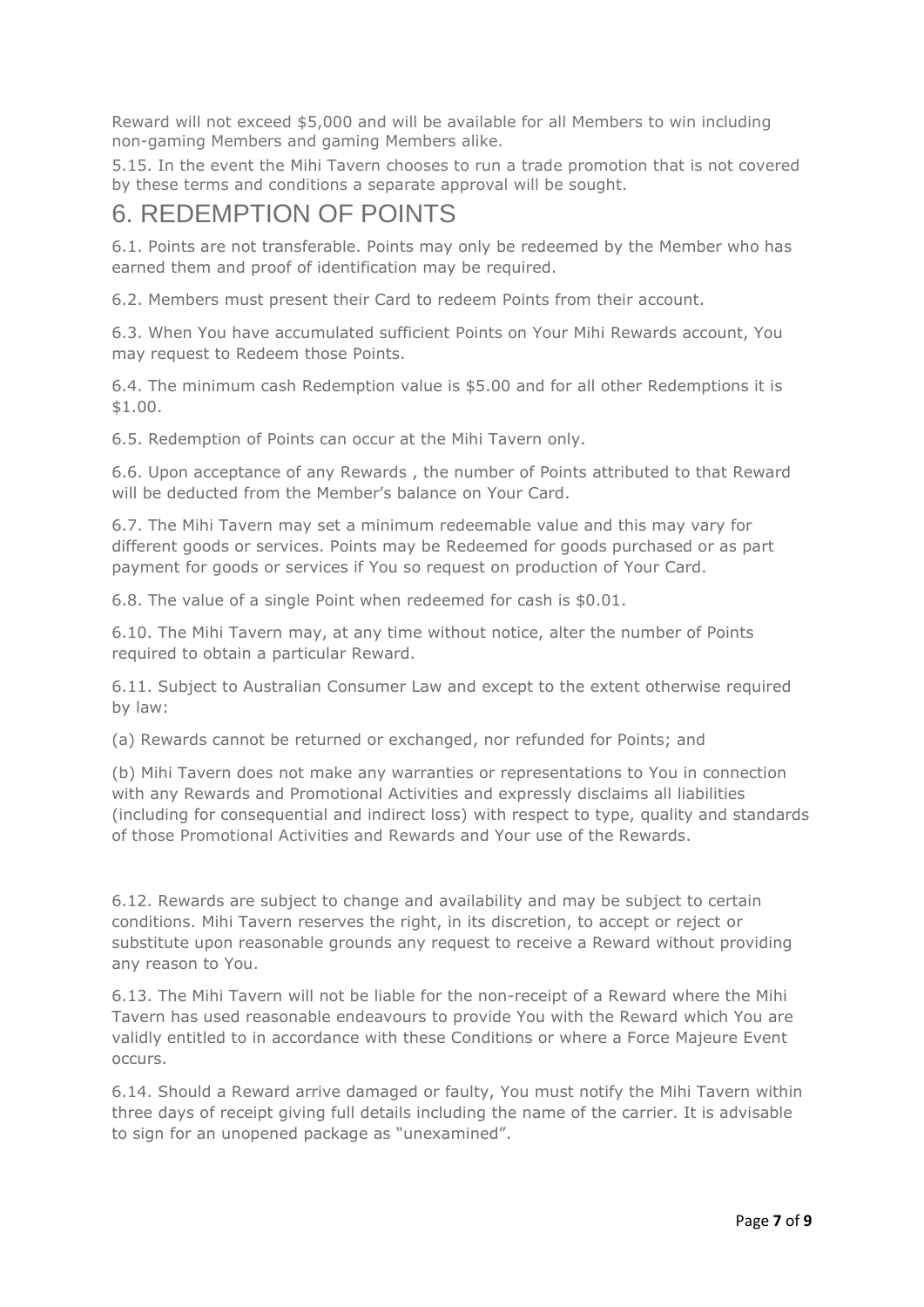6.15. Any tax, liability or duty arising from Your participation in Mihi Rewards is Your responsibility.

## 7. OTHER BENEFITS OF MEMBERSHIP

#### **7.1. MEMBER ONLY EVENTS**

The Mihi Tavern may schedule events. Members will be advised of scheduled events via any of the following mediums – point of sale, direct mail, sms and/or electronic mail. Invitations to Member only events will be exclusively for Members who have visited the gaming room – this is measurable by determining if the Member has had gaming Turnover recorded during the selected period.

Special offers at scheduled events are available exclusively to Members and may include free finger food, non-alcoholic beverages and refreshments of nominal value

## 8. THIRD PARTY OFFERS

8.1. Your membership of the Program may from time to time give You an opportunity to access Third Party Offers.

8.2. Notwithstanding that You may access Third Party Offers via Your membership of the Program, You acknowledge and agree that Third Party Offers are not offered or provided by Mihi Tavern and that, subject to the Australian Consumer Law and to the extent otherwise permitted by law, Mihi Tavern has no liability whatsoever to You in relation to Third Party Offers, even if branding for the Program is used in connection with Third Party Offers and even though You may access Third Party Offers, via the Kiosk, the Website and/or via other materials provided to You by Mihi Tavern.

8.3. You acknowledge that Third Party Offers may be subject to terms and conditions of the third party supplier and may be withdrawn at any time.

## 9. TERMINATION BY YOU

9.1. You may terminate Your membership of the Program at any time by giving Mihi Tavern notice in writing and returning Your Card to Mihi Tavern ("Opt Out Notice").

9.2. On receipt of an Op Out Notice, Mihi Tavern will immediately cancel Your membership and any Points which You have not Redeemed at the time of cancellation will be immediately forfeited.

## 10. PRIVACY STATEMENT

10.1. The Mihi Tavern respects Your privacy and will collect, hold, use and disclose Your personal information in accordance with the National Privacy Principles, the Privacy Act 1988 and Mihi Tavern's privacy policy (see https://www.ausvenueco.com.au/privacypolicy/#:~:text=At%20Australian%20Venue%20Co%2C%20we,individual%20that%20i s%20reasonably%20identifiable). You should read Mihi Tavern's privacy policy in full before joining the Program.

10.2. If You do not provide the necessary personal information to the Mihi Tavern, the Mihi Tavern may not be able to approve Your membership application to join the Program.

10.3. Information about how to access and correct personal information held by Mihi Tavern is our privacy policy.

10.4. If You mark the relevant box(es) on the membership application form, You request to be contacted in relation to Promotional Activities or Third Party Offers, using a particular method (e.g. phone, email or SMS).